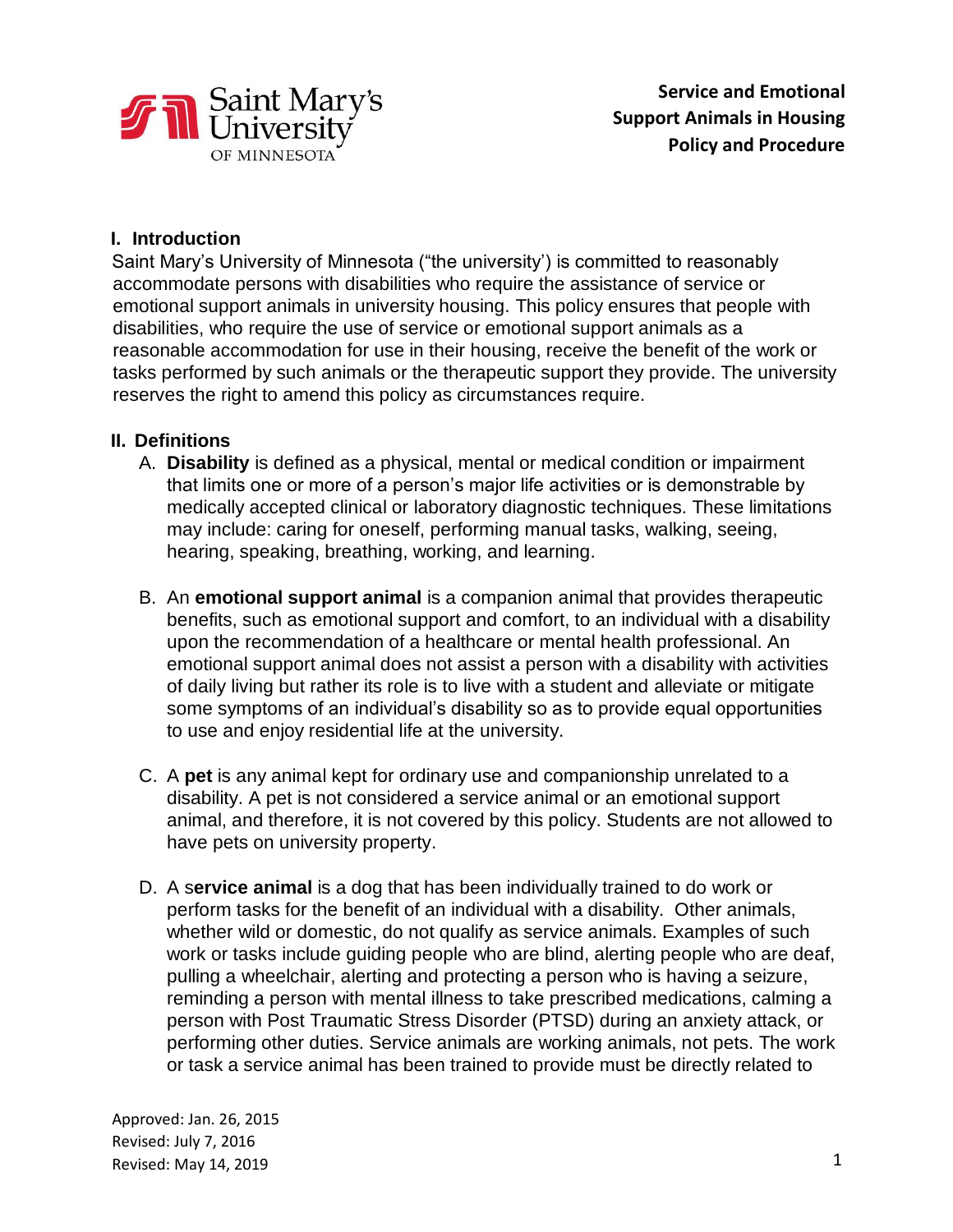

the person's disability. Dogs whose sole function is to provide comfort or emotional support do not qualify as service animals.

- E. **Approved Animal** is a service animal or emotional support animal that has been granted as a reasonable accommodation under this policy.
- F. **Owner** is the student or other covered person who has requested the accommodation and has received approval to bring the approved animal on campus.

#### **III. Procedure to Request a Service Animal in University Housing**

- A. A student is not permitted to live with a service animal until expressly approved to do so by Office of Access Services.
- B. If it is readily apparent that the individual has a disability and that the animal is a service animal, no further information will be requested about the individual's disability (e.g., the dog is observed guiding an individual who is blind or has low vision, pulling a person's wheelchair, or providing assistance with stability or balance to an individual with an observable mobility disability).
- C. If it is not readily apparent that the animal is a service animal, an individual may be asked if the service animal is required because of a disability and to explain the work or task that the animal has been trained to perform. The animal will not be required to

demonstrate this task and no documentation of training will be required.

- D. Prior to allowing a Service Animal in residential housing, the Owner is asked to *voluntarily* complete the following steps:
	- 1. Register with the Office of Access Services.
	- 2. Provide a letter of notification to the university.
	- 3. Sign the Saint Mary's Service/Emotional Support Animal Agreement (valid for one academic year).
	- 4. Provide proof of vaccination of the service animal from a licensed veterinarian.

## **IV. Procedure to Request an Emotional Support Animal in University Housing**

A person requesting an emotional support animal must provide the Office of Access Services (AS) with appropriate documentation at least 60 days before prospective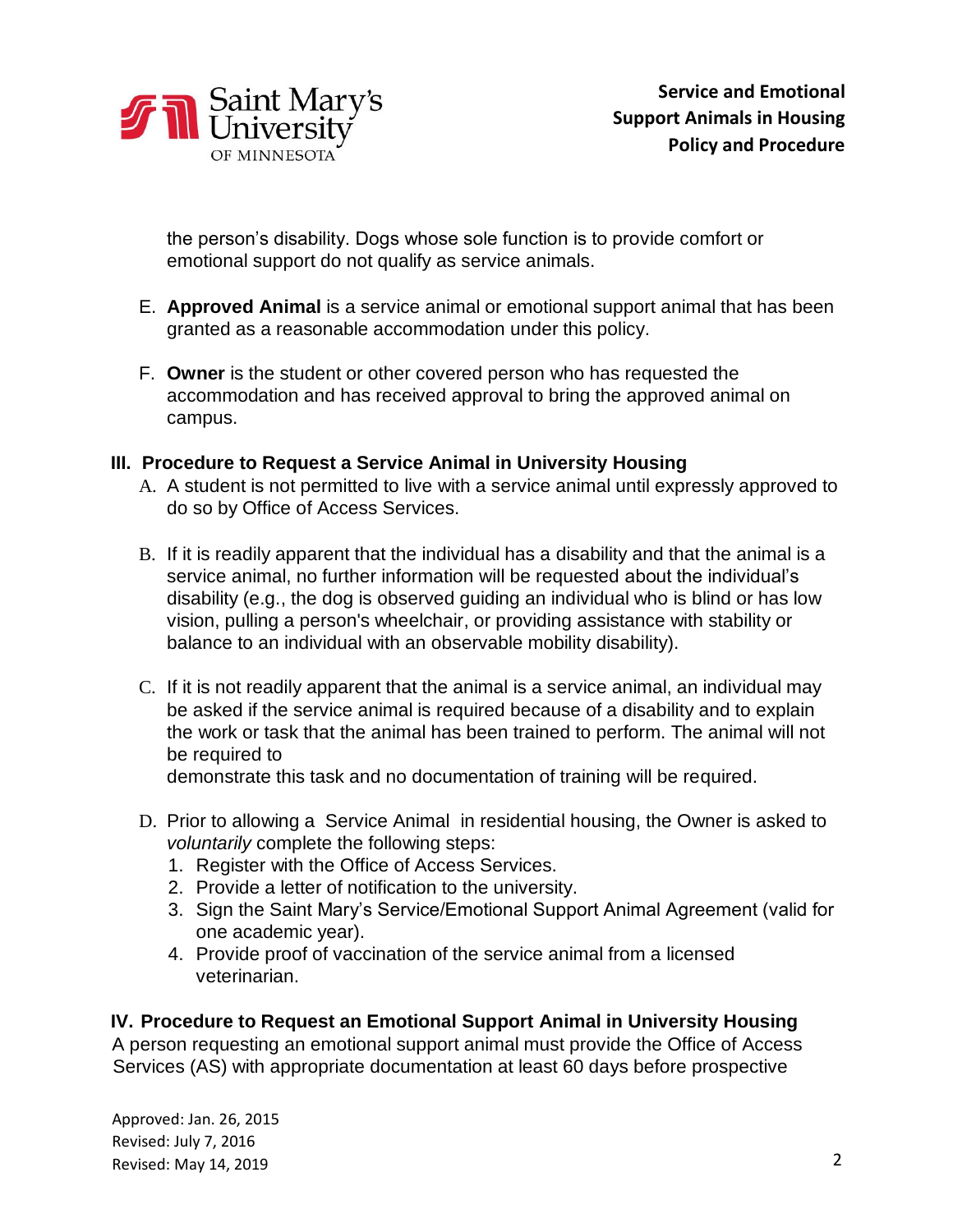

housing will be needed AS requires a 60-day notice period in order to do its due diligence by gathering and verifying the necessary documentation for the student. This documentation includes, but is not limited to: verification of a disability, the determination of any conflicting disabilities in the immediate vicinity where the animal will be housed, and verification of all vaccinations and the health of the animal including all the necessary licensing. If documentation is immediately available, the time for the approval process may be shortened.

If the need for the emotional support animal arises after a student is already placed in housing for the year, he or she should provide the documentation to the AS at least sixty (60) days prior to the date the student would like to bring the animal to the residence hall. Students making requests after housing has already been selected should note that even if the animal is approved, he or she may need to wait until the following semester to bring the animal to campus, depending on his or her current housing arrangements.

- A. A student is not permitted to live with an emotional support animal until expressly approved to do so by AS.
- B. The student must register with AS and have a documented disability on file.
- C. The student must complete an Emotional Support Animal Request Form that includes information about the student and the requested animal.
- D. The student must submit the Healthcare Provider Statement for an Emotional Support Animal. The form is to be completed by the current diagnosing professional (physician and/or licensed psychologist, psychiatrist, social worker, or neurologist). The provider should not be related to the student. The form must be signed by the provider and include the office seal.
- E. The student must execute a signed Information Release Form allowing a university representative to correspond with the diagnosing clinician about the documentation accompanying the Request. This is optional; however, the failure to provide it may result in the request being denied if the documentation provided by the diagnosing professional is not sufficient.
- F. AS will review the documentation and, if it determines a qualifying disability exists, it will forward a recommendation for an appropriate accommodation to the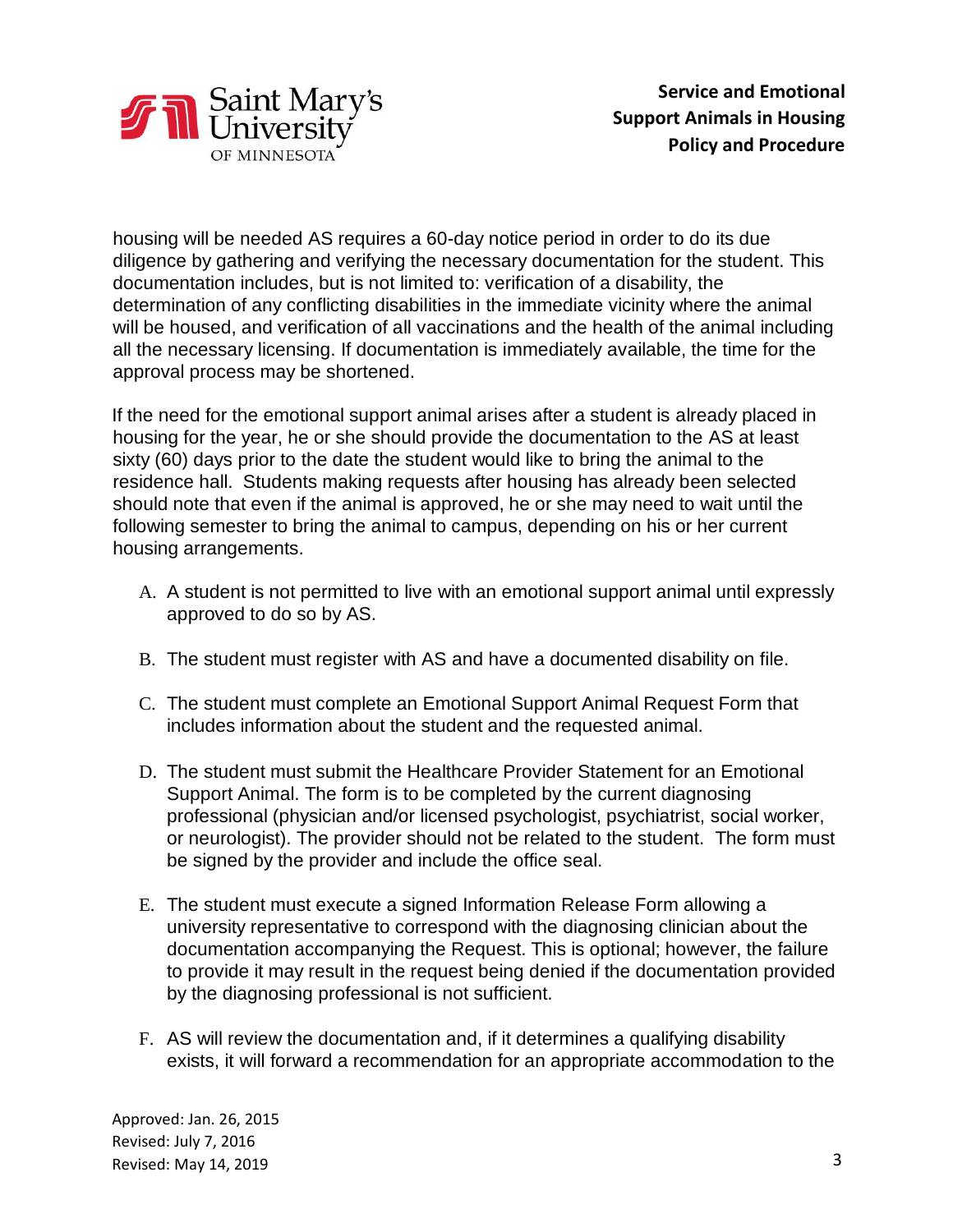

Office of Residence Life. AS may consult with appropriate staff in the Jay Johnson Wellness

Center on the issue of a qualifying disability and the appropriate accommodation. The Dean of Students will meet with the student requesting that the emotional support animal be housed in university housing. This policy will be carefully reviewed with the student at that time and an interactive dialogue will take place to determine the appropriate housing accommodation considering alternative accommodations and the impact of the animal on the university housing program.

- G. The university may assign the student to a specific building and/or room.
- H. The university may relocate the student as necessary.
- I. The university reserves the right to not allow specific animals to reside in the residence halls as emotional support animals, i.e. exotic animals that pose a disease risk to humans. Any animal must be approved and a thorough review of traits and tendencies of any proposed animal will be conducted and a final decision will be made by the university prior to allowing move-in of the animal.
- J. The accommodation of an emotional support animal is valid for one academic year.

## **V. Conflicting Disabilities**

Residence Life staff will make a reasonable effort to notify tenants in the residence hall where the Approved Animal will be located. Students with medical condition(s) that are affected by animals (e.g., respiratory diseases, asthma, severe allergies) are asked to contact AS if they have a health- or safety-related concern about exposure to a service or emotional support animal.

The University is prepared to also reasonably accommodate individuals with medical conditions that require accommodation when living in proximity to service or emotional support animals. AS will resolve any conflict in a timely manner. AS will consider the conflicting needs and/or accommodations of all persons involved. AS may use the Wellness Center as a resource for information on health issues. In the event that an agreement cannot be reached, AS's decision is final and not subject to appeal.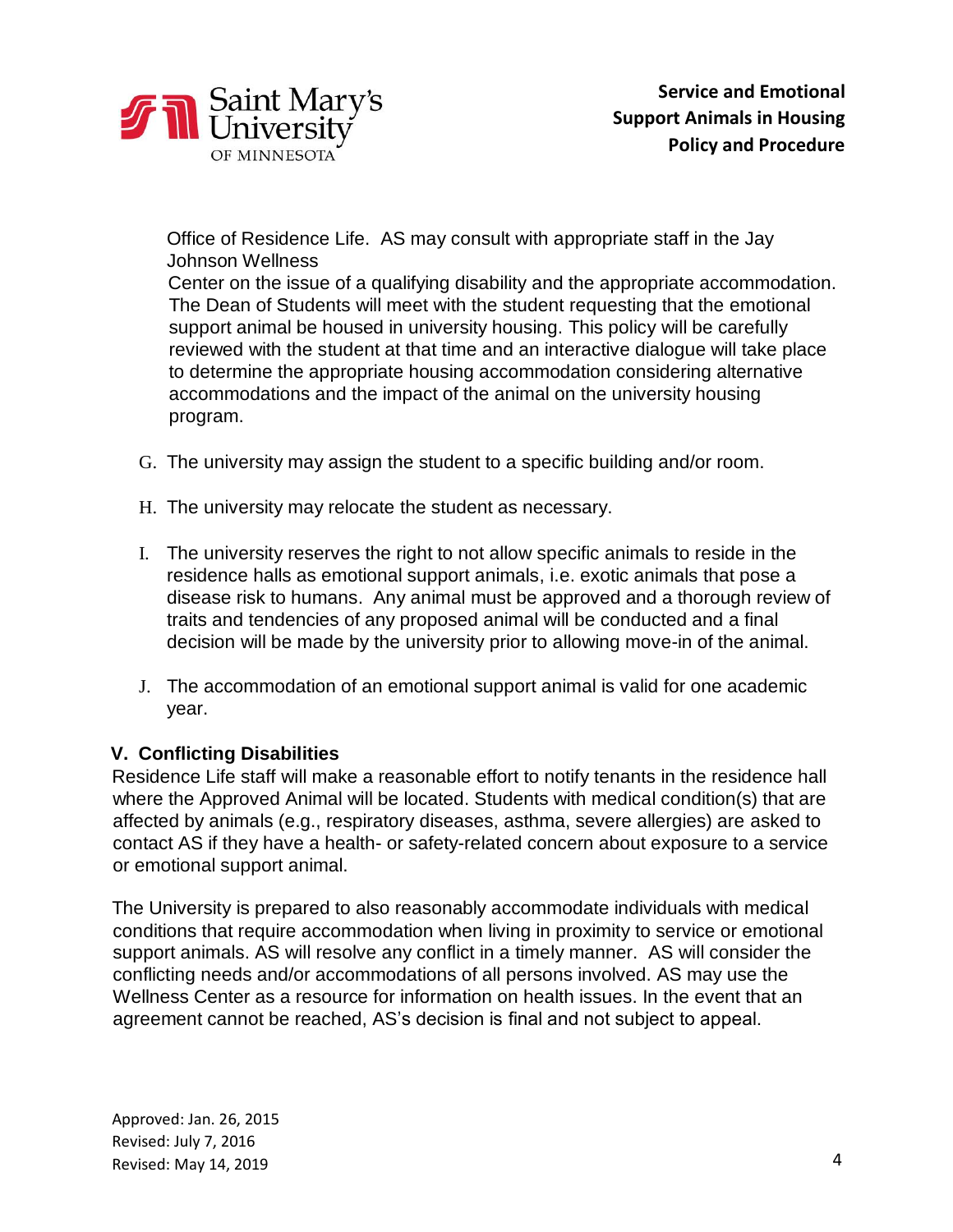

## **VI. Owner's Responsibilities in University Housing**

Service or emotional support animals may not create unreasonable disruptions to the residential community at any time. The animal's behavior must be congruent to reasonable standards of well-behaved animals relating to behavior, noise, odor, and waste. Excessive disruption, determined by residence life staff, is grounds for immediate animal removal.

A. **Control:** An owner with a service or emotional support animal must be in full control of his or her animal at all times, including taking measures to ensure that the animal does not exhibit disruptive or aggressive behavior or block an aisle or passageway.

A service animal may travel freely with his or her owner throughout university housing (and other areas of the university). An emotional support animal may only be with his or her owner in the owner's room in university housing. (See XII. Areas Off Limits to Emotional Support Animals.)

B. **Care and Supervision:** Care and supervision of the animal is the sole responsibility of the owner. The animal is not allowed in any area of the residence hall other than the student's room, except when the animal is being transported outside. This transport must include the animal being leashed and the shortest route outside must be taken. The animal cannot be taken into classrooms or other buildings on the university's campus.

The owner is responsible for ensuring the cleanup of the animal's waste and, when appropriate, must toilet the animal in areas designated by the university.

Owners must not leave an emotional support animal alone in a room or apartment for an extended period of time. The animal must be contained (crated or caged) whenever the student is not in their room. In the event that the animal is left alone in a room or apartment for an extended period of time and is not being properly cared for, Residence Life will attempt to contact the owner or the emergency contact to remove the animal. If this is not successful, Residence Life may notify the appropriate authority and seek to have the animal removed. All costs associated with removing the animal shall be the responsibility of the owner.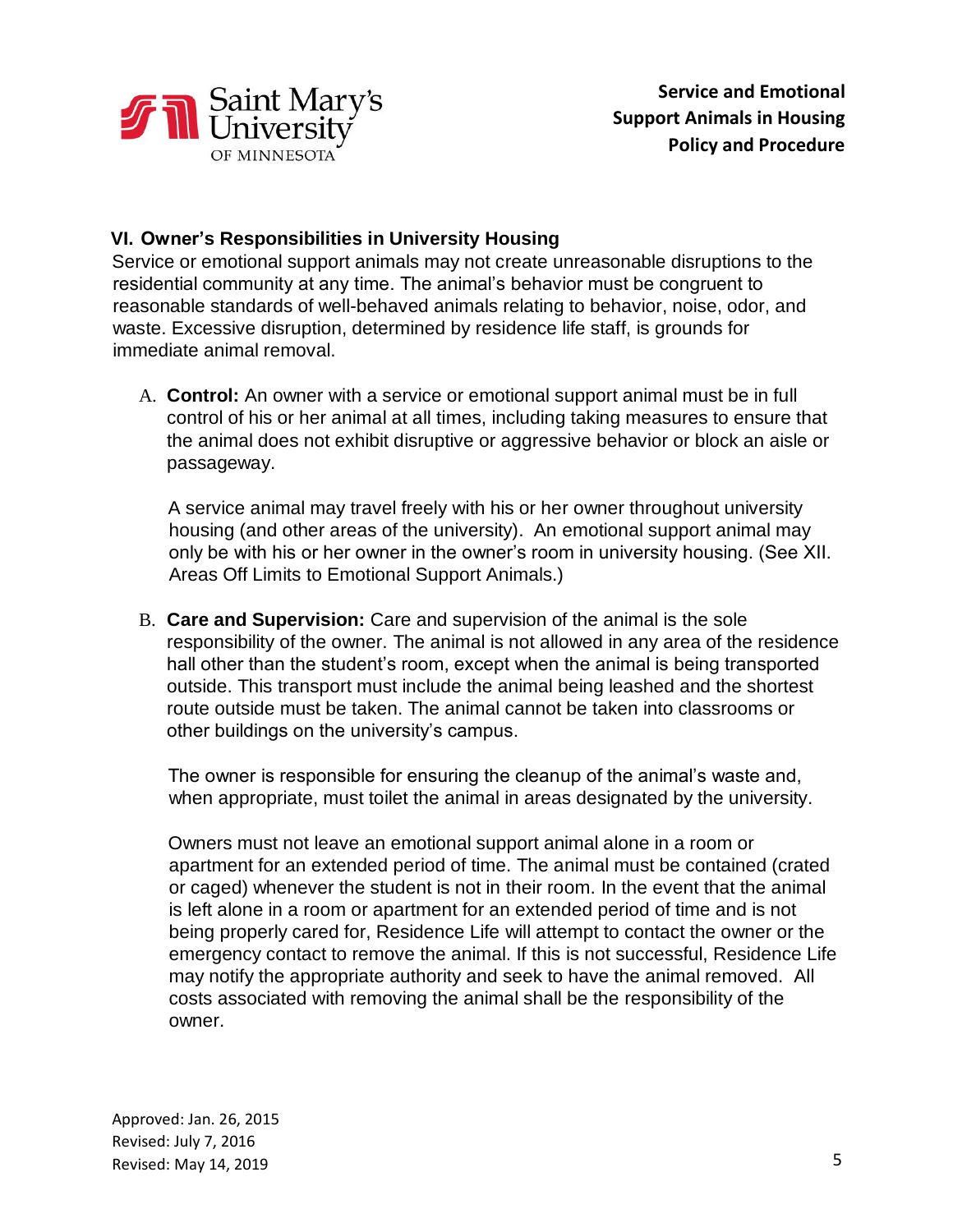

Approved Animals may not be left overnight in university housing without their owner present. Approved Animals may not be cared for by another student. Animals must be taken with the student if they leave campus overnight or for a prolonged period.

- C. **Registration:** The owner is responsible for registering the service or emotional support animal with the Office of Residence Life.
- D. **Health and Safety:** The owner is responsible to ensure that the health and safety of others is not threatened by a service animal or emotional support animal. The animal must not interfere with traditional activities of the residence hall or negatively impact the community of students who reside there. Sensitivity to residents fearful of animals or with allergies is necessary to maintain a welcoming and peaceful residential community. Animals authorized to live in university housing must not interfere with others' enjoyment of the residential space (e.g., by barking, creating an unsanitary condition, etc.).

The owner must submit a statement regarding the animal's health from a licensed veterinarian dated within the past year. The statement should include proof that the animal has received all required vaccinations. Proof of good health and vaccination must be provided on an annual basis. Students should submit the records to the Office of Residence Life. The university reserves the right to request updated vaccination records at any time.

- E. **Licensing:** The animal must meet the licensing requirements set by the City of Winona. For students who are not residents of the City of Winona, a pet license from their home state, county or city may be accepted in lieu of the City of Winona's license as long as similar requirements are met. Students should submit the records to the Office of Residence Life, and update them as needed.
- F. **Training:** Service animals must be properly trained.
- G. **Other Conditions:** In response to a particular situation, the university may impose other reasonable conditions or restrictions, if necessary to ensure the health, safety and reasonable enjoyment of others.
- H. The student must notify the Office of Residence Life, in writing, if the animal is no longer needed or is no longer in residence.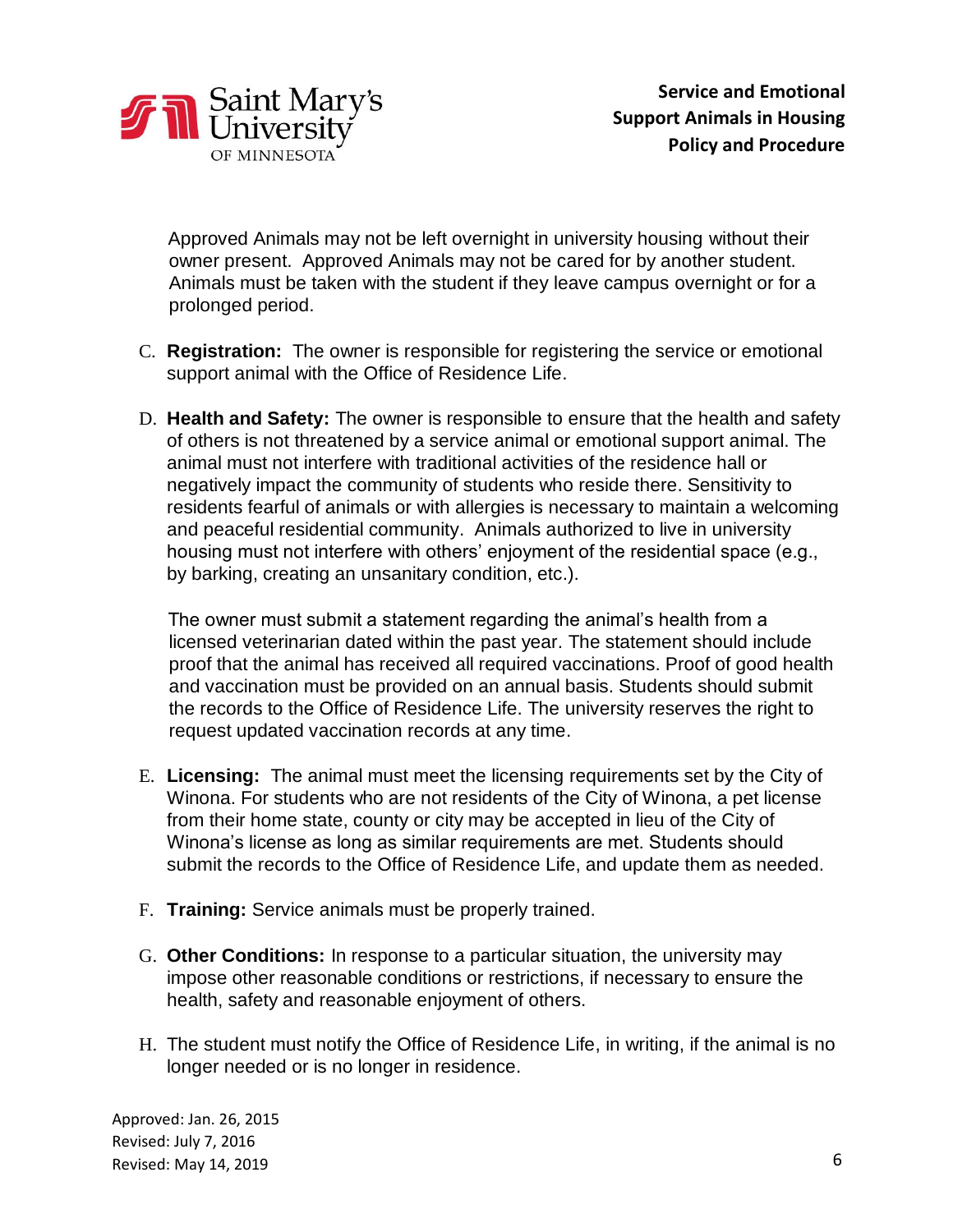

#### **VII. Expectations of Faculty, Staff, Students**

Members of the University community are expected to abide by the following practices:

- A. Allow a service animal to accompany its owner at all times and in all places on campus, except where the presence of the service animal would present an unreasonable threat to health or safety. In extraordinary situations or settings, it may be necessary to ban service animals. In those situations, the university will work with the individual to determine other options for the individual to receive the benefit of the university's program.
- B. Do not touch or pet a service or emotional support animal.
- C. Do not feed a service or emotional support animal.
- D. Do not deliberately startle a service or emotional support animal.
- E. Do not separate or attempt to separate an owner from his or her service or emotional support animal.
- F. Do not ask for details about a person's disabilities. The nature of a person's disability is a private matter.

## **VIII. Removal of Approved Animal**

The university may exclude/remove an Approved Animal when:

- A. The animal poses a direct threat to the health or safety of others.
- B. The animal's behavior is unruly or disruptive (e.g., barking, growling, damaging university property, jumping on people, taking food from tables, taking or damaging of personal belongings of individuals other than the owner, running around, or displaying aggressive behavior).
- C. The animals suffers from a health condition that poses a threat to others.
- D. The animal is unclean or pest-ridden.
- E. The animal's presence results in a fundamental alteration of the university's program.
- F. The owner does not comply with Owner's Responsibilities in University Housing.

Approved: Jan. 26, 2015 Revised: July 7, 2016 Revised: May 14, 2019 7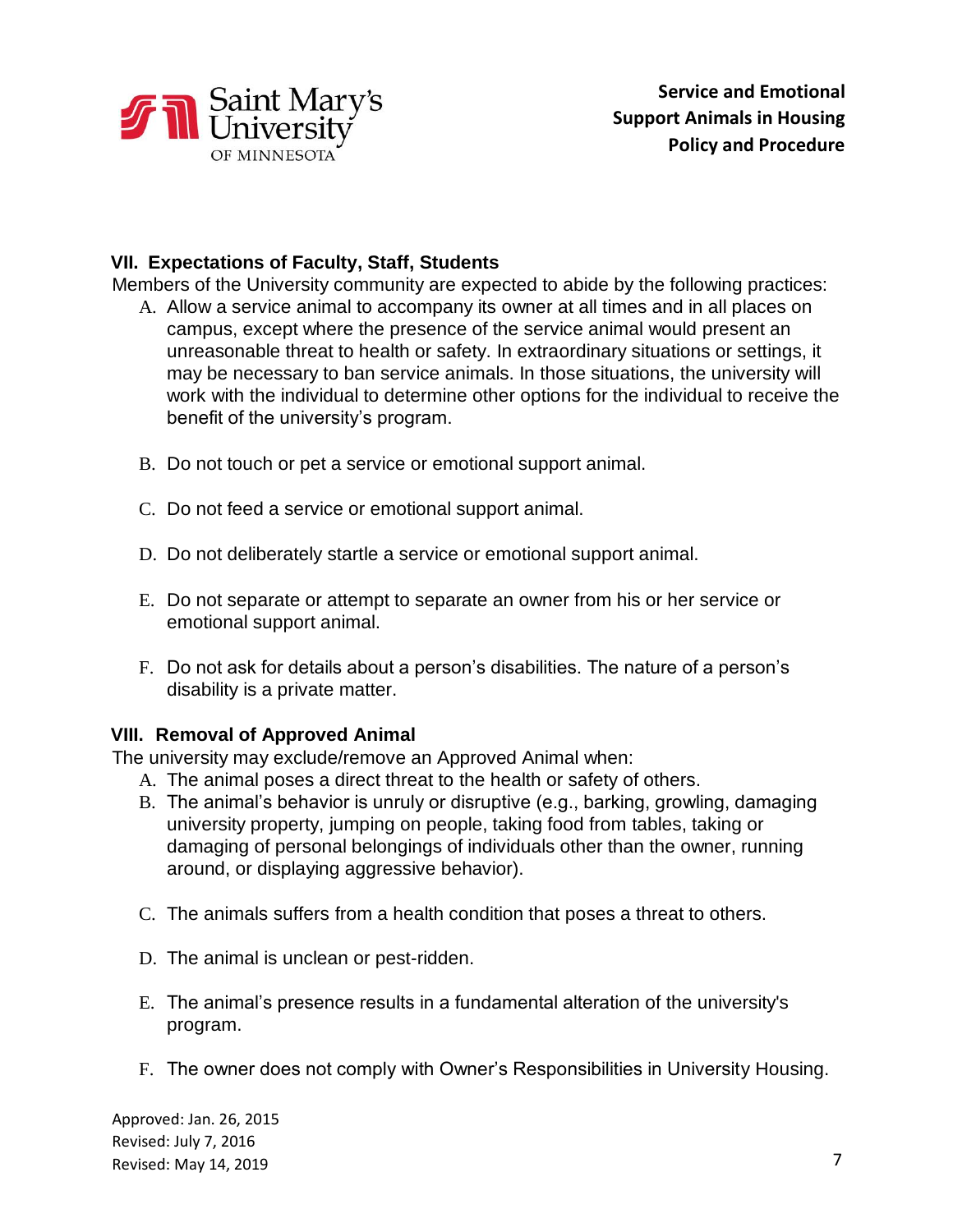

G. The animal or its presence creates an unmanageable disturbance or interference within the university.

## **IX. Damages**

- A. The owner is financially responsible for the actions of the Approved Animal including bodily injury or property damage. The owner's responsibility covers but is not limited to replacement of furniture, carpet, window, wall covering, and the like. The owner is expected to cover these costs at the time of repair and/or move-out.
- B. The owner's residence and/or work area may be inspected for physical damage, fleas, ticks, or other pests as needed by university personnel. Residence Life will schedule any inspection. If fleas, ticks, or other pests are detected through inspection, the residence or work area will be treated using approved fumigation methods by a university-approved pest control service. The owner will be billed for the expense of any pest treatment.
- C. The owner's residence and/or work area may be inspected to ensure it is being properly cleaned and that sanitary and safe conditions are being maintained. If required, the owner will be billed for the expense of the additional cleaning required.
- D. The owner is responsible for any expenses incurred for cleaning above and beyond a standard cleaning or for repairs to university premises that are assessed after the student and animal vacate the residence. The university shall have the right to bill the student account of the owner for unmet obligations.

## **X. Notice to Campus Community**

If the animal resides with the student on campus, the Office of Residence Life and/or AS may need to provide notice to certain members of the campus community living or working in close proximity to the animal. This information will be limited to notice about the animal's presence as an accommodation to student with a disability, and should not include information about the student's disability or the specific reason the animal is required. The number of people notice will be provided to will depend on the type animal and on the type of housing the student is living in each academic year.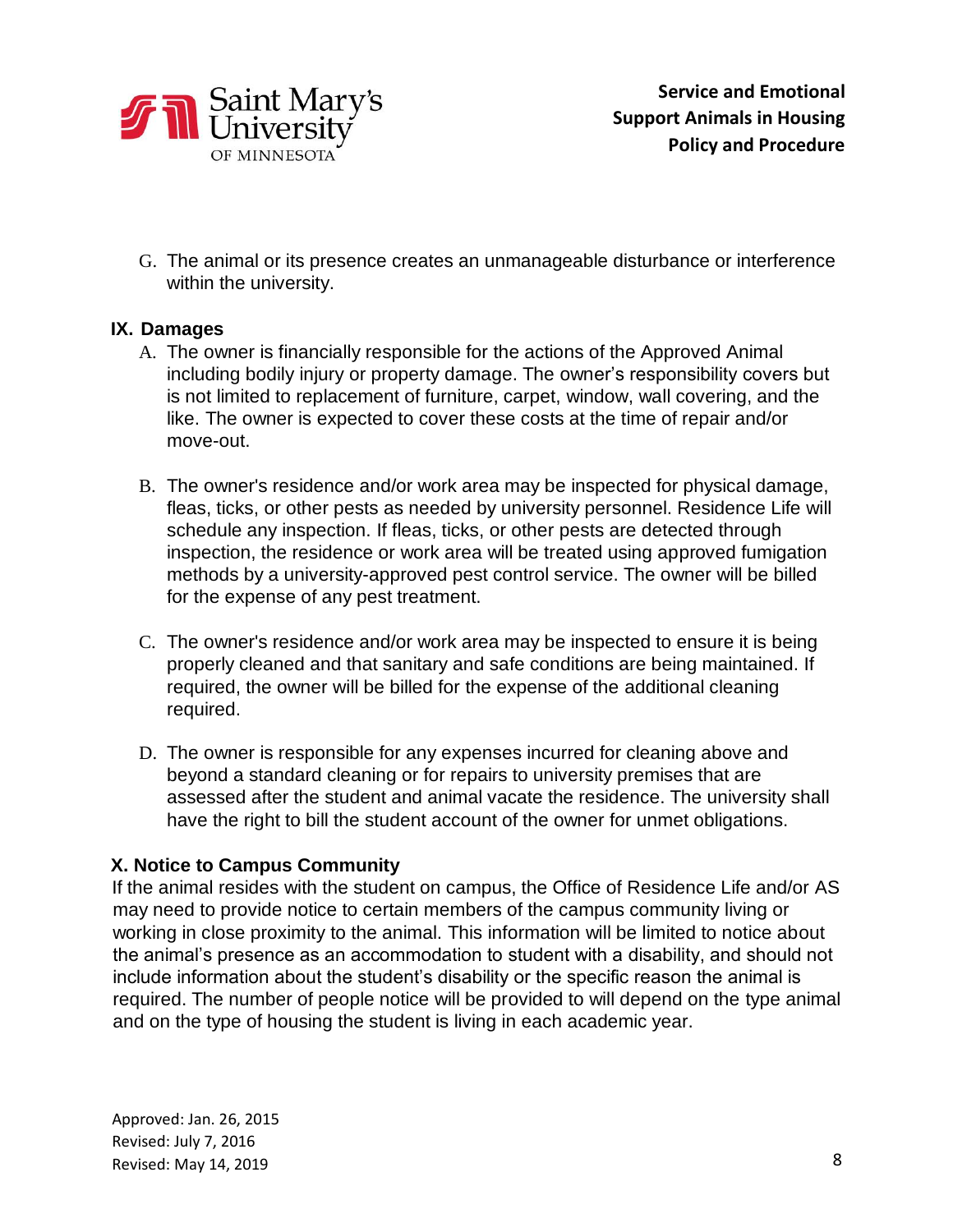

# **XI. Areas Off Limits to Service Animals**

The University may prohibit the use of service animals in certain locations because of health and safety restrictions (e.g. where the animals may be in danger, or where their use may compromise the integrity of research). Restricted areas may include, but are not limited to, the following areas: custodial closets, boiler rooms, facility equipment rooms, research laboratories, classrooms with research/demonstration animals, areas where protective clothing is necessary, wood and metal shops, motor pools, rooms with heavy machinery, and areas outlined in state law as being inaccessible to animals. Exceptions to restricted areas may be granted on a case-by-case basis by contacting AS and the appropriate department representative; the person directing the restricted area has the final decision.

## **XII. Areas Off Limits to Emotional Support Animals**

All areas except for privately assigned living space in housing are off limits to approved emotional support animals without prior authorization from AS. Emotional support animals are not permitted in any public, common spaces within the residence halls/apartments, including but not limited to community/shared bathrooms, lounges, dining rooms, indoor recreational rooms, computer labs and study rooms.